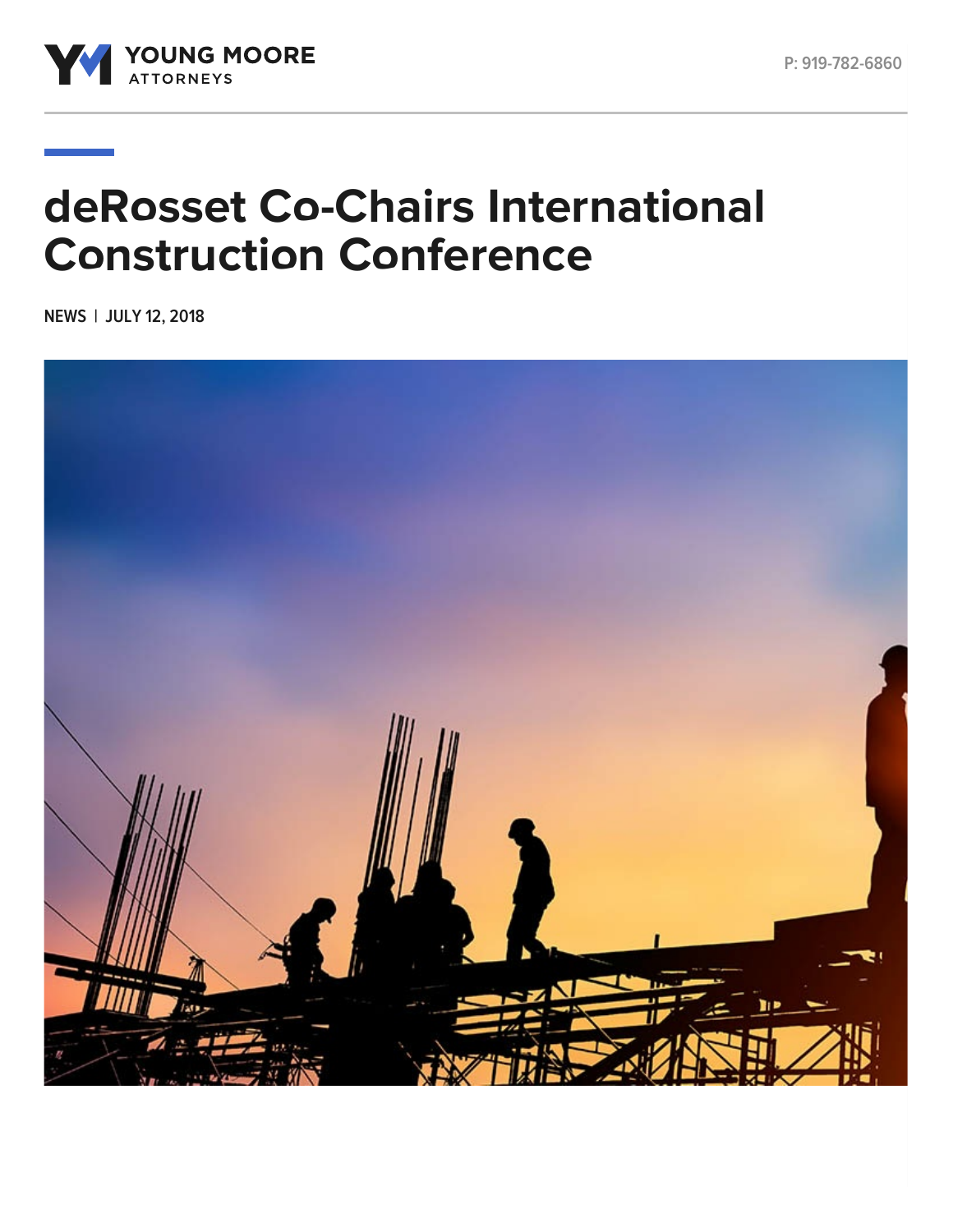Young Moore attorney Robert C. [deRosset](https://www.youngmoorelaw.com/people/attorneys/robert-c-derosset/) is Co-Chairing the upcomingALFA [International](https://www.youngmoorelaw.com/events/alfa-international-construction-seminar/) Construction Conference set for July 25 – 27, 2018 in Alberta, Canada. The theme of the three-day event, *Building a Better International Mousetrap*, stems from a phrase, attributed to Ralph Waldo Emerson, that has become a metaphor for the power of innovation – "Build a better mousetrap, and the world will beat a path to your door." The conference features 17 panels presenting on cutting edge issues facing the construction industry such as cyber security, contract developments, and insurance issues. Firm attorney, Jay P. [Tobin,](https://www.youngmoorelaw.com/people/attorneys/jay-p-tobin/) is also participating in the conference.

deRosset serves clients primarily in the fields o[fconstruction](https://www.youngmoorelaw.com/services/construction-law/), [business](https://www.youngmoorelaw.com/services/business-litigation/), and [product](https://www.youngmoorelaw.com/services/product-liability/) liability law. He is fluent in Spanish and licensed to practice law in both North Carolina and South Carolina. Tobin represents clients in matters involving [construction](https://www.youngmoorelaw.com/services/construction-law/), [education](https://www.youngmoorelaw.com/services/education-law/), [commercial](https://www.youngmoorelaw.com/services/business-litigation/) and business litigation, and cargo and [transportation](https://www.youngmoorelaw.com/practice-areas/trucking/). He is Immediate Past Chair of the Construction Section of the North Carolina Association of Defense Attorneys

## **About ALFA International**

Young Moore and Henderson, P.A. is a member ofALFA [International](https://www.alfainternational.com/), the global legal network. ALFA International is